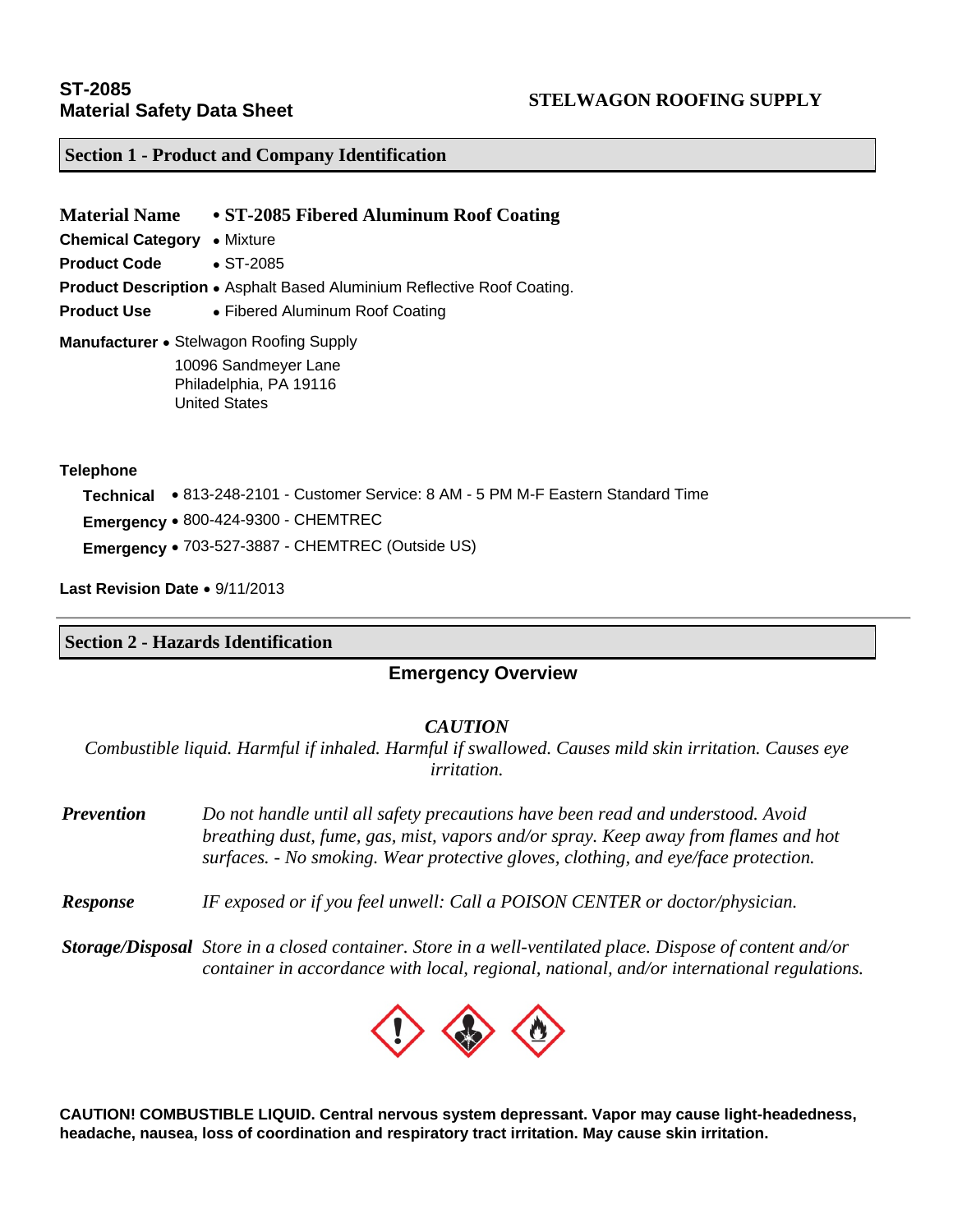| <b>Physical Form</b><br>Color<br>Odor<br><b>Flash Point</b><br><b>UEL</b><br>LEL<br><b>OSHA</b><br><b>WHMIS</b> | Liquid<br><b>Black</b><br>$\bullet$<br>Mild Hydrocarbon.<br>$\bullet$<br>105°F(40.5°C) CC (Closed Cup)<br>٠<br>6%<br>0.9%<br>$\bullet$<br>Combustible Liquid, Irritant, Carcinogen<br>Combustible Liquids - B3, Other Toxic Effects - D2A, Other Toxic Effects - D2B<br>٠<br>R65, R25, R36/37/38, R45 |  |  |  |
|-----------------------------------------------------------------------------------------------------------------|-------------------------------------------------------------------------------------------------------------------------------------------------------------------------------------------------------------------------------------------------------------------------------------------------------|--|--|--|
| <b>GHS</b>                                                                                                      | Flammable Liquids - Category 3, Skin Corrosion/Irritation - Category 2, Serious Eye Damage,<br>Eye Irritation - Category 2A, Carcinogenicity - Category 1A                                                                                                                                            |  |  |  |
| NFPA:<br>Instability<br>Fire<br>0<br>Special<br><b>Potential Health Effects</b>                                 |                                                                                                                                                                                                                                                                                                       |  |  |  |
| Inhalation:                                                                                                     |                                                                                                                                                                                                                                                                                                       |  |  |  |
| <b>Acute</b><br>(Immediate)                                                                                     | • May cause irritation. Excessive breathing of high vapor concentration can cause possible<br>unconsciousness and even asphyxiation.                                                                                                                                                                  |  |  |  |
| <b>Chronic</b><br>(Delayed)                                                                                     | • Refer to other information found in Section 11-Toxicology.                                                                                                                                                                                                                                          |  |  |  |
| Skin:                                                                                                           |                                                                                                                                                                                                                                                                                                       |  |  |  |
| <b>Acute</b><br>(Immediate)                                                                                     | • May cause irritation.                                                                                                                                                                                                                                                                               |  |  |  |
| <b>Chronic</b><br>(Delayed)                                                                                     | • Repeated and prolonged exposure may be harmful. Repeated and prolonged exposure to the skin<br>may cause dermatitis.                                                                                                                                                                                |  |  |  |
| Eye:                                                                                                            |                                                                                                                                                                                                                                                                                                       |  |  |  |
| Acute<br>(Immediate)                                                                                            | • May cause irritation. Likely to cause eye irritation, burning, tearing, etc. on contact with the eyes. If<br>swelling and irritation persist, seek medical attention.                                                                                                                               |  |  |  |
| <b>Chronic</b><br>(Delayed)                                                                                     | • Repeated and prolonged exposure may cause irritation.                                                                                                                                                                                                                                               |  |  |  |
| Ingestion:                                                                                                      |                                                                                                                                                                                                                                                                                                       |  |  |  |
|                                                                                                                 | Acute (Immediate) . May be harmful or fatal if swallowed.                                                                                                                                                                                                                                             |  |  |  |
|                                                                                                                 | Chronic (Delayed) • Repeated and prolonged exposure may be harmful.                                                                                                                                                                                                                                   |  |  |  |

| <b>Carcinogenic Effects</b> |           |                              |                             |  |
|-----------------------------|-----------|------------------------------|-----------------------------|--|
|                             | CAS       | <b>IARC</b>                  | <b>NTP</b>                  |  |
| Asphalt                     | 8052-42-4 | Group 2B-Possible Carcinogen | <b>IUnder Consideration</b> |  |

# **Section 3 - Composition/Information on Ingredients**

| <b>Hazardous Components</b> |                                             |            |                                          |                                                                      |  |
|-----------------------------|---------------------------------------------|------------|------------------------------------------|----------------------------------------------------------------------|--|
| <b>Chemical Name</b>        | <b>Identifiers</b>                          | %(weight)  | <b>LD50/LC50</b>                         | <b>Classifications According to  </b><br><b>Regulation/Directive</b> |  |
| <b>Mineral Spirits</b>      | CAS:8052-41-3<br><b>EC Number:232-489-3</b> | 35% TO 45% |                                          |                                                                      |  |
| <b>Asphalt</b>              | CAS:8052-42-4<br><b>UN:NA1999</b>           | 30% TO 40% | Ingestion/Oral-Rat<br>$LD50 \cdot >5000$ | OSHA HCS 1994: Carc.; Irrit.<br><b>WHMIS: Other Toxic Effects -</b>  |  |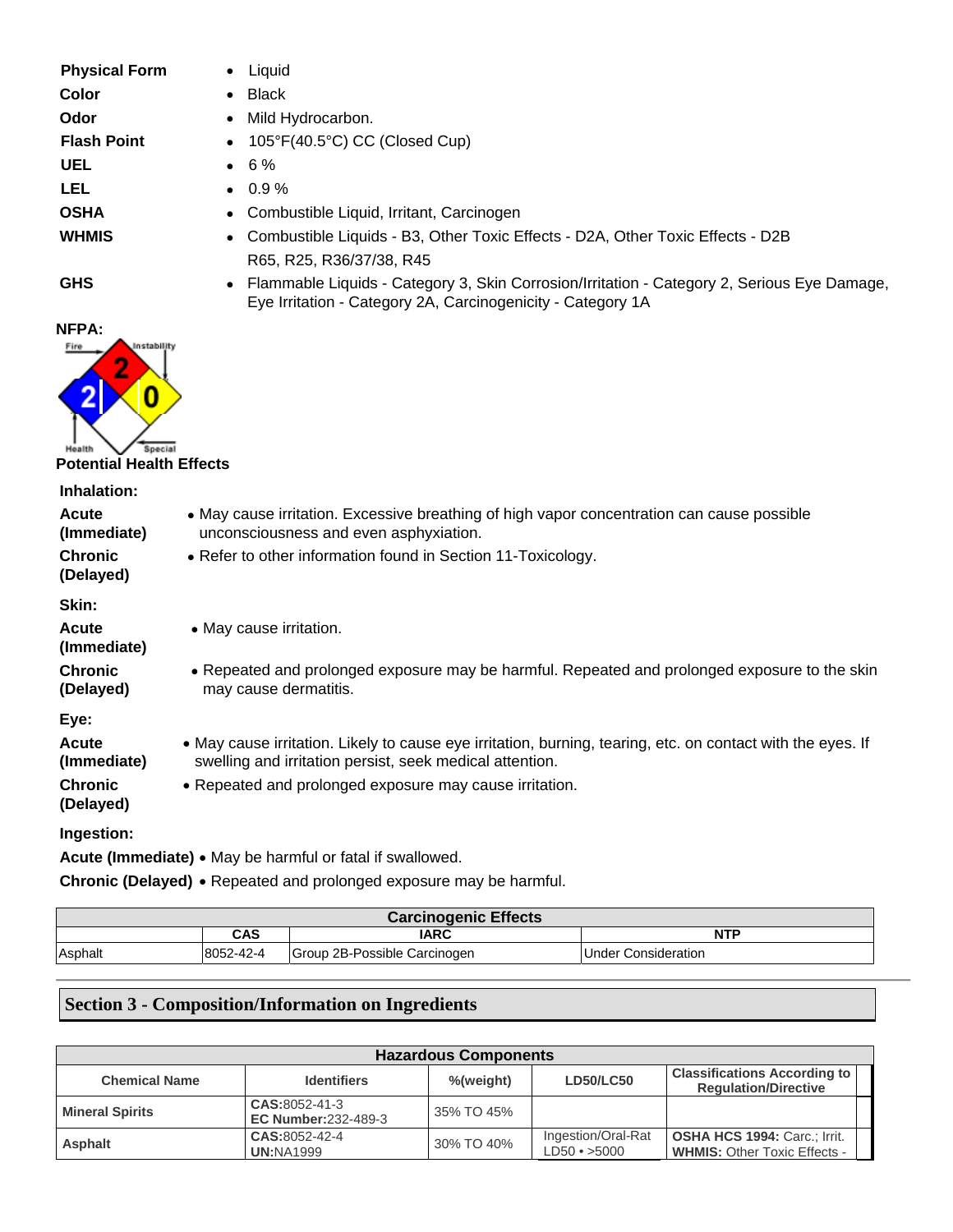|                                                |                                                                        |              | mg/kg<br>Inhalation-Rat LC50<br>• $>94.4$ mg/m <sup>3</sup>                                                   | D <sub>2</sub> A<br><b>UN GHS:</b> Carc. 2; Eye Irrit.<br>2A: Skin Irrit. 2                    |  |
|------------------------------------------------|------------------------------------------------------------------------|--------------|---------------------------------------------------------------------------------------------------------------|------------------------------------------------------------------------------------------------|--|
| <b>Aluminum</b>                                | CAS:7429-90-5<br><b>EC Number:231-072-3</b><br><b>EINECS:231-072-3</b> | 5% TO 15%    |                                                                                                               | OSHA HCS 1994: Irrit.; Pyr.;<br>Water React.<br><b>UN GHS: Pyr. Sol. 1; Water-</b><br>react. 2 |  |
| <b>Perlite</b>                                 | CAS:130885-09-5                                                        | 5% TO 10%    |                                                                                                               | <b>WHMIS: Other Toxic Effects -</b><br>D2B<br><b>UN GHS:</b> Eye Irrit. 2A; Skin<br>Irrit. 2   |  |
| <b>Cellulose</b>                               | CAS:9004-34-6<br>EINECS:232-674-9                                      | 1% TO 5%     | Ingestion/Oral-Rat<br>$LD50 \cdot >5$ g/kg<br>Inhalation-Rat LC50<br>• $>5800$ mg/m <sup>3</sup> 4<br>Hour(s) | <b>WHMIS: Other Toxic Effects -</b><br>D2B<br><b>UN GHS:</b> Eye Irrit. 2A: Skin<br>Irrit. 2   |  |
| Solvent naphtha<br>(petroleum), light aromatic | CAS:64742-95-6<br><b>EINECS:265-199-0</b>                              | 1% TO 2.5%   |                                                                                                               | <b>UN GHS: Asp. Tox. 1; Carc.</b><br>1B                                                        |  |
| Benzene, 1,3,5-trimethyl                       | CAS: 108-67-8<br><b>EC Number:203-604-4</b>                            | 0.5% TO 1.5% |                                                                                                               |                                                                                                |  |
| 1,2,4-Trimethylbenzene                         | CAS: 95-63-6<br><b>EINECS: 202-436-9</b>                               | 0.5% TO 1%   | Ingestion/Oral-Rat<br>$LD50 \cdot 5$ g/kg                                                                     | WHMIS: Comb. Liq. - B3                                                                         |  |

**This product is an encapsulated mixture which reduces the likelihood of exposure to hazardous particulates. Airborne exposures to hazardous dusts or mists may be generated by spraying, sanding or grinding.** 

|                       | See Section 11 for Toxicological Information.                                                                                                                                                          |  |  |  |  |
|-----------------------|--------------------------------------------------------------------------------------------------------------------------------------------------------------------------------------------------------|--|--|--|--|
|                       | <b>Section 4 - First Aid Measures</b>                                                                                                                                                                  |  |  |  |  |
| <b>Inhalation</b>     | • Move victim to fresh air. If signs/symptoms continue, get medical attention. If breathing is difficult, give<br>oxygen. If not breathing, give artificial respiration.                               |  |  |  |  |
| <b>Skin</b>           | • Immediately flush skin with soap and plenty of water. Call a physician if symptoms occur. Remove<br>contaminated clothing and shoes. Wash contaminated clothing before reuse.                        |  |  |  |  |
| Eye                   | • IF IN EYES: Rinse cautiously with water for several minutes. Remove contact lenses, if present and easy<br>to do. Continue rinsing. If eye irritation persists: Get medical advice/attention.        |  |  |  |  |
| Ingestion             | • If swallowed, do NOT induce vomiting unless directed to do so by medical personnel. Call a physician or<br>poison control center immediately. Never give anything by mouth to an unconscious person. |  |  |  |  |
| Notes to<br>Physician | • Aspiration of liquid into the lungs during swallowing or vomiting can cause lung inflammation, serious<br>lung damage and even death from chemical pneumonitis.                                      |  |  |  |  |

| <b>Section 5 - Fire Fighting Measures</b>           |  |                                                                                                                                                                                                                                                                                                                                                                                                                                                                     |  |  |
|-----------------------------------------------------|--|---------------------------------------------------------------------------------------------------------------------------------------------------------------------------------------------------------------------------------------------------------------------------------------------------------------------------------------------------------------------------------------------------------------------------------------------------------------------|--|--|
| <b>Extinguishing Media</b>                          |  | • LARGE FIRE: Water spray, fog or regular foam.<br>SMALL FIRES: Dry chemical, CO2, water spray or regular foam.                                                                                                                                                                                                                                                                                                                                                     |  |  |
| <b>Unsuitable Extinguishing Media</b>               |  | • Do not use direct stream of water.                                                                                                                                                                                                                                                                                                                                                                                                                                |  |  |
| <b>Firefighting Procedures</b>                      |  | • Fight advanced or massive fires from safe distance or protected location. Avoid<br>water in a straight hose stream as the stream will cause splatter and spread fire. If<br>product is heated above its flash point it will produce vapors sufficient to support<br>combustion. Vapors are heavier than air and may travel along the ground and be<br>ignited by heat, pilot lights, other flames and ignition sources at locations near the<br>point of release. |  |  |
| <b>Unusual Fire and Explosion</b><br><b>Hazards</b> |  | • Combustible liquid. Containers may explode when heated. May release irritating<br>or toxic gases, fumes, or vapors.                                                                                                                                                                                                                                                                                                                                               |  |  |
| <b>Hazardous Combustion Products •</b>              |  | Carbon monoxide, carbon dioxide, hydrocarbons.                                                                                                                                                                                                                                                                                                                                                                                                                      |  |  |
| <b>Protection of Firefighters</b>                   |  | • Fire fighters should wear complete protective clothing including self-contained<br>breathing apparatus.                                                                                                                                                                                                                                                                                                                                                           |  |  |
| <b>Flash Point</b>                                  |  | • $105^{\circ}F(40.5^{\circ}C)$ CC (Closed Cup)                                                                                                                                                                                                                                                                                                                                                                                                                     |  |  |
| <b>Explosion Limits:</b>                            |  |                                                                                                                                                                                                                                                                                                                                                                                                                                                                     |  |  |
| <b>Upper</b>                                        |  | $• 6\%$                                                                                                                                                                                                                                                                                                                                                                                                                                                             |  |  |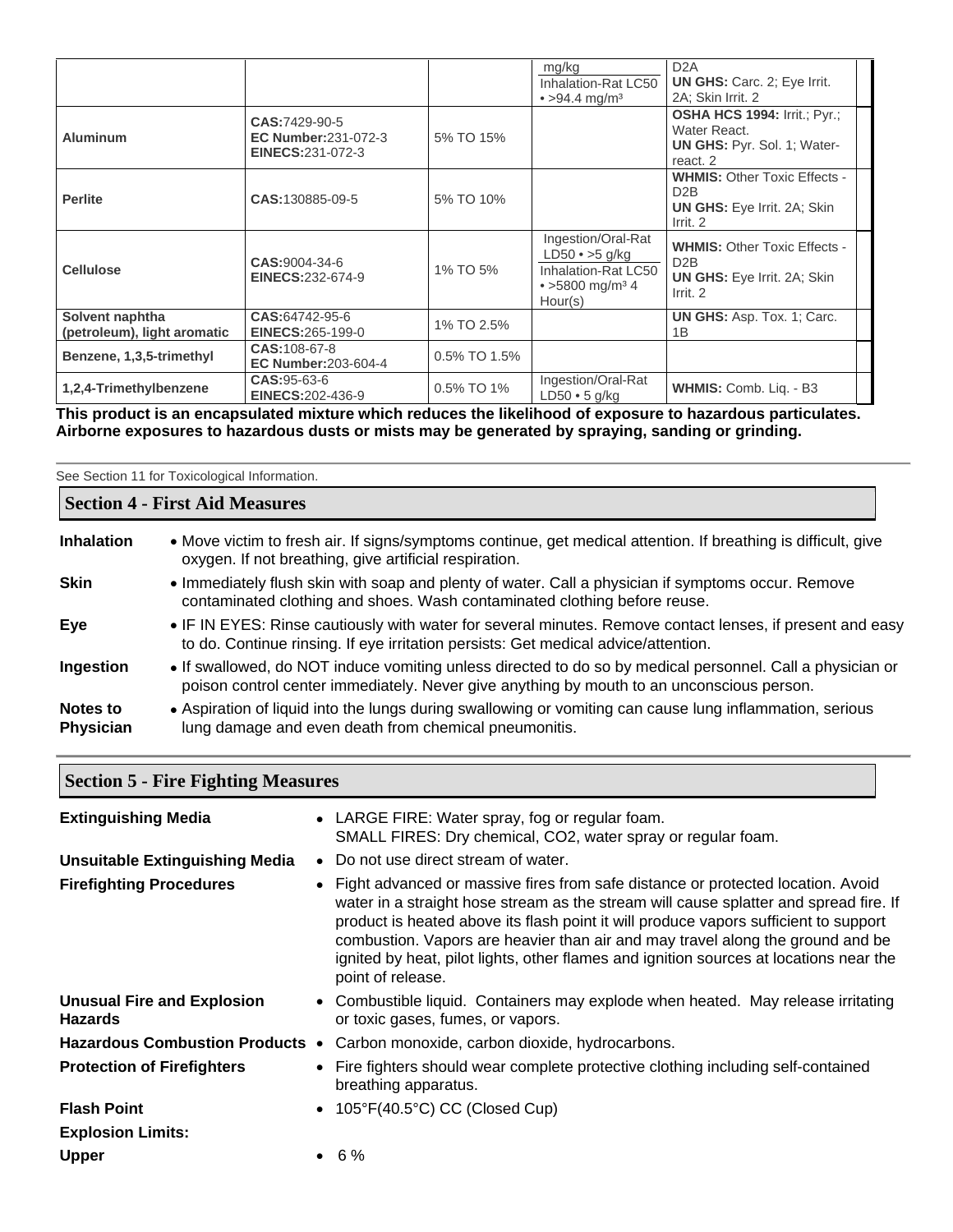### **Autoignition Temperature •** No data available

- **Lower 0.9 %** 
	-

# **Section 6 - Accidental Release Measures**

| <b>Personal Precautions</b>                | • Do not touch damaged containers or spilled material unless wearing appropriate protective<br>clothing. Stay upwind. Ventilate the area before entry.                                                                                                                                                        |
|--------------------------------------------|---------------------------------------------------------------------------------------------------------------------------------------------------------------------------------------------------------------------------------------------------------------------------------------------------------------|
|                                            | <b>Emergency Procedures •</b> ELIMINATE all ignition sources (no smoking, flares, sparks or flames in immediate area)<br>Isolate the area and contain the spilled material. Persons not wearing the appropriate PPE<br>should be removed from the area until the spill is cleaned up.                         |
| <b>Environmental</b><br><b>Precautions</b> | • Prevent entry into waterways, sewers, basements or confined areas. Do NOT wash away into<br>sewer.                                                                                                                                                                                                          |
| Containment/Clean-up<br><b>Measures</b>    | • Contain and recover liquid when possible. Contain and/or absorb spill with inert material (e.g.<br>sand, vermiculite), then place in suitable container. Do not flush to sewer or allow to enter<br>waterways. Do not use water to flush spill area. Use appropriate Personal Protective<br>Equipment (PPE) |
| <b>Prohibited Materials</b>                | • Avoid contact with strong oxidizing agents and acids.                                                                                                                                                                                                                                                       |

#### **Section 7 - Handling and Storage**

| Handling                                                    | • KEEP OUT OF THE REACH OF CHILDREN! Keep away from heat and ignition sources.<br>Keep away from fire - No Smoking. Do not use in areas without adequate ventilation. |
|-------------------------------------------------------------|-----------------------------------------------------------------------------------------------------------------------------------------------------------------------|
| <b>Storage</b>                                              | • Store in a well-ventilated place. Keep container tightly closed. No open flames, no sparks<br>and no smoking.                                                       |
| <b>Special Packaging</b><br><b>Materials</b>                | • No data available                                                                                                                                                   |
| <b>Incompatible Materials or</b><br><b>Ignition Sources</b> | • Avoid contact with strong oxidizing agents and acids.                                                                                                               |

## **Section 8 - Exposure Controls/Personal Protection**

#### **Personal Protective Equipment**

E

 $\bullet$ 

**Pictograms** 



Respiratory • In case of insufficient ventilation, wear suitable respiratory equipment. If listed exposure limits are expected to be exceeded, use approved respiratory protection suitable for the hazard.

- **Eye/Face**  Wear ANSI approved safety glasses with side shields or safety goggles.
- Hands Wear chemical protective gloves made of Nitrile or Neoprene.
- **Skin/Body** . Wear clothing that covers the skin to prevent skin exposure.
- **Considerations**
- General Industrial Hygiene Avoid contact with skin, eyes or clothing. Wash thoroughly with soap and water after handling. Avoid breathing vapors.
- **Engineering Measures/Controls**
- Adequate ventilation systems as needed to control concentrations of airborne contaminants below applicable threshold limit values. Use precaution to protect building intake from fumes and vapors created outdoors.

| <b>Exposure Limits/Guidelines</b>           |               |                             |                 |                              |                 |                                             |
|---------------------------------------------|---------------|-----------------------------|-----------------|------------------------------|-----------------|---------------------------------------------|
|                                             | <b>Result</b> | <b>Canada Ontario</b>       | <b>Mexico</b>   | <b>NIOSH</b>                 | <b>OSHA</b>     | <b>United States -</b><br><b>California</b> |
| $1,2,4-$<br>Trimethylbenzene<br>$(95-63-6)$ |               | <b>TWAs Not established</b> | Not established | 25 ppm TWA; 125<br>mg/m3 TWA | Not established | Not established                             |
| Benzene, 1,3,5-                             |               | TWAs INot established       | Not established | 25 ppm TWA; 125              | Not established | Not established                             |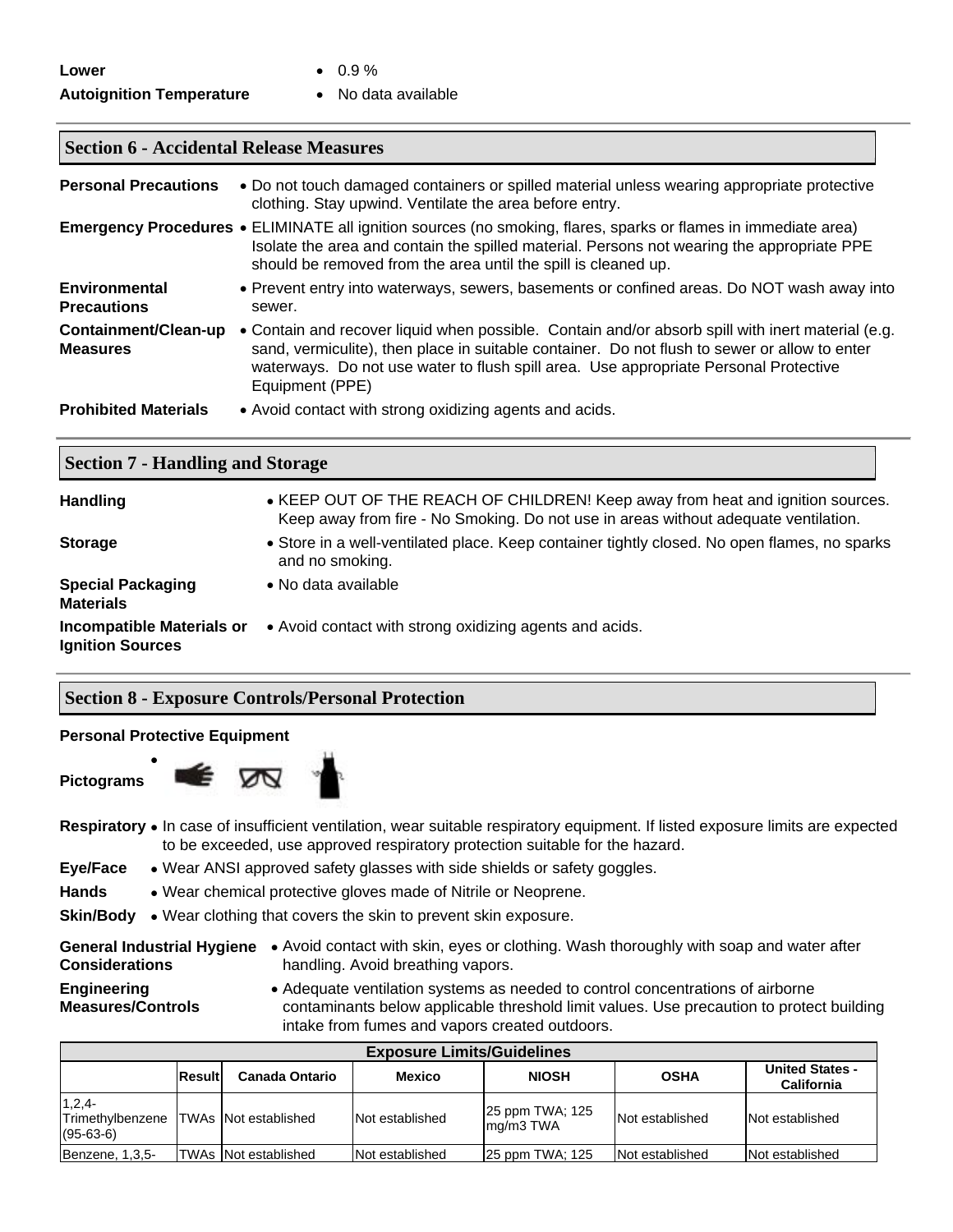| trimethyl<br>$(108-67-8)$                   |             |                                                                      |                                                               | mg/m3 TWA                                                    |                                                                                                            |                                                                                                                                                                        |
|---------------------------------------------|-------------|----------------------------------------------------------------------|---------------------------------------------------------------|--------------------------------------------------------------|------------------------------------------------------------------------------------------------------------|------------------------------------------------------------------------------------------------------------------------------------------------------------------------|
| Cellulose<br>$(9004 - 34 - 6)$              |             | TWAs 10 mg/m3 TWA                                                    | 10 mg/m3 TWA<br>LMPE-PPT                                      | dust); $5 \text{ mg/m}$ $3 \text{ TWA}$<br>(respirable dust) | 10 mg/m3 TWA (total 15 mg/m3 TWA (total Particulates not<br>$ldust$ : 5 mg/m3 TWA<br>(respirable fraction) | 5 mg/m3 PEL<br>(respirable fraction,<br>listed under<br>otherwise regulated);<br>10 mg/m3 PEL (total<br>dust, listed under<br>Particulates not<br>otherwise regulated) |
| <b>Aluminum</b><br>$(7429-90-5)$            | <b>TWAs</b> | 1 mg/m3 TWA<br>(respirable)                                          | 10 mg/m3 TWA<br>LMPE-PPT (dust)                               | dust); $5 \text{ mg/m}3 \text{ T}WA$<br>(respirable dust)    | 10 mg/m3 TWA (total 15 mg/m3 TWA (total 10 mg/m3 PEL (total<br>dust); 5 mg/m3 TWA<br>(respirable fraction) | dust); 5 mg/m3 PEL<br>(respirable fraction)                                                                                                                            |
| Asphalt<br>$(8052 - 42 - 4)$                | <b>TWAs</b> | 0.5 mg/m3 TWA<br>(fume, inhalable, as<br>Benzene-soluble<br>aerosol) | 5 mg/m3 TWA<br>LMPE-PPT                                       | Not established                                              | Not established                                                                                            | 5 mg/m3 PEL (fume)                                                                                                                                                     |
| <b>Mineral Spirits</b><br>$(8052 - 41 - 3)$ |             | 525 mg/m3 TWA<br>TWAs (140°C Flash<br>aliphatic solvent)             | 100 ppm TWA<br>LMPE-PPT: 523<br>mg/m3 TWA LMPE-<br><b>PPT</b> | 350 mg/m3 TWA                                                | 500 ppm TWA; 2900<br>mg/m3 TWA                                                                             | 100 ppm PEL; 525<br>mg/m3 PEL                                                                                                                                          |

# **Exposure Control Notations**

**ACGIH**

•Asphalt (8052-42-4): **Carcinogens:** (A4 - Not Classifiable as a Human Carcinogen (fume, coal tar-free))

•Aluminum (7429-90-5): **Carcinogens:** (A4 - Not Classifiable as a Human Carcinogen)

•Aluminum as Aluminum insoluble compounds: **Carcinogens:** (A4 - Not Classifiable as a Human Carcinogen)

# **Section 9 - Physical and Chemical Properties**

| <b>Material Description</b> |                                                   |                                                              |                          |
|-----------------------------|---------------------------------------------------|--------------------------------------------------------------|--------------------------|
| <b>Physical Form:</b>       | Liquid                                            | <b>Appearance/Description:</b>                               | Thick black semi-liquid. |
| Color:                      | <b>Black</b>                                      | Odor:                                                        | Mild Hydrocarbon.        |
| <b>Odor Threshold:</b>      | No data available                                 | <b>Physical and Chemical</b><br>Liquid<br><b>Properties:</b> |                          |
| <b>General Properties</b>   |                                                   |                                                              |                          |
| <b>Boiling Point</b>        | 300 to 390 °F(148.8889 to<br>198.8889 C)          | <b>Melting Point</b>                                         | No data available        |
| pH                          | No data available                                 | <b>Specific Gravity/Relative Density</b>                     | $0.98$ Water=1           |
| <b>Density</b>              | 8.2 lbs/gal                                       | <b>Bulk Density</b>                                          | No data available        |
| <b>Water Solubility</b>     | No data available                                 | <b>Solvent Solubility</b>                                    | No data available        |
| <b>Viscosity</b>            | 270 Centipoise (cPs, cP) or mPas<br>@ 140 F(60 C) |                                                              |                          |
| <b>Volatility</b>           |                                                   |                                                              |                          |
| <b>Vapor Pressure</b>       | 2 mmHg (torr) @ 68 F(20 C)                        | <b>Vapor Density</b>                                         | $4.9$ Air=1              |
| <b>Evaporation Rate</b>     | $< 1$ Ether = 1                                   | VOC (Vol.)                                                   | $< 500$ g/L              |
| Flammability                |                                                   |                                                              |                          |
| <b>Flash Point</b>          | 105 °F(40.5 °C) CC (Closed Cup)                   | <b>UEL</b>                                                   | 6 %                      |
| LEL                         | 0.9%                                              | <b>Autoignition</b>                                          | No data available        |

## **Section 10 - Stability and Reactivity**

**Stability Stability Stable under normal temperatures and pressures.** 

Hazardous Polymerization **•** Hazardous polymerization not indicated.

**Conditions to Avoid <b>Conditions** to Avoid **Conditions Conditions** to Avoid **Conditions Conditions Conditions Conditions Conditions Conditions Conditions Conditions Conditions Conditions Conditions**

**Incompatible Materials • Strong oxidizers and acids.** 

Hazardous Decomposition Products . Carbon monoxide, carbon dioxide and hydrocarbons.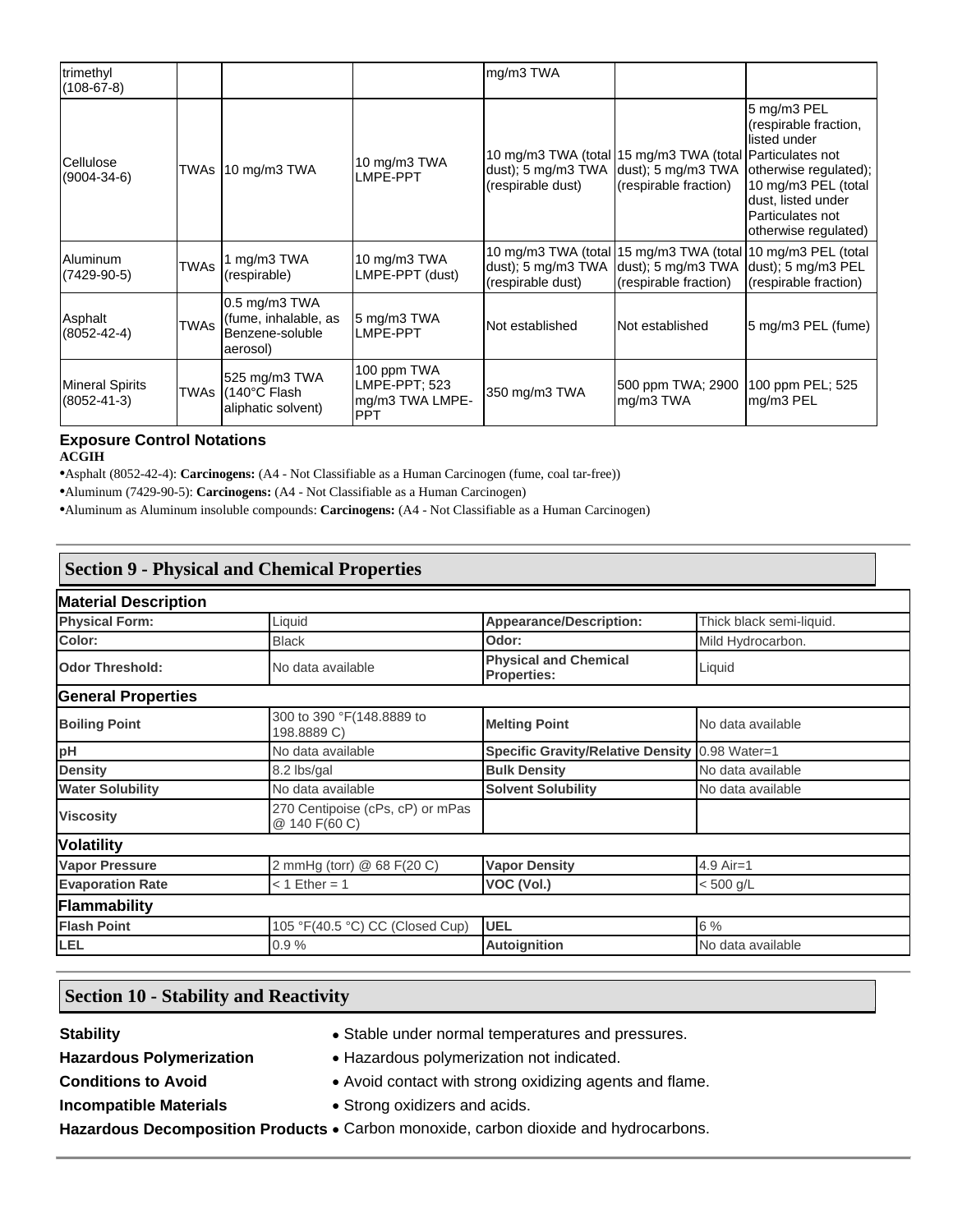#### **Section 11 - Toxicological Information**

| <b>Component Name</b>                                          | <b>CAS</b> | Data                                                                         |
|----------------------------------------------------------------|------------|------------------------------------------------------------------------------|
| Cellulose (1% TO 5%)                                           | 9004-34-6  | <b>Acute Toxicity:</b> orl-rat LD50:>5 gm/kg; ihl-rat LC50:>5800<br>mq/m3/4H |
| Solvent naphtha (petroleum), light aromatic (1% TO<br>$2.5\%)$ |            | 64742-95-6 Acute Toxicity: orl-rat LD50:8400 mg/kg                           |
| Benzene, 1,3,5-trimethyl (0.5% TO 1.5%)                        | 108-67-8   | Acute Toxicity: orl-rat LD50:5000 mg/kg; ihl-hmn TCLo:10 ppm                 |
| 1,2,4-Trimethylbenzene (0.5% TO 1%)                            | 95-63-6    | Acute Toxicity: orl-rat LD50:5 gm/kg; ihl-rat LC50:18000<br>mg/m3/4H         |

#### **Other Information**

 This product contains petroleum asphalt. Petroleum asphalt is not listed as a carcinogen by OSHA or NTP. The National Institute of Occupational Safety and Health (NIOSH), has concluded that at higher temperatures roofing asphalt fumes are a potential occupational carcinogen. If this product is heated or comes in contact with heated material, avoid breathing fumes.

 This product may contain small amounts of polycyclic aromatic hydrocarbons (PAH's) which are recognized carcinogens in humans and experimental animals. Mouse skin painting studies of roofing asphalt vapor concentrate have shown evidence of tumor formation associated with localized skin irritation in recent studies. Inhalation studies of high airborne concentrations of asphalt/bitumen fumes in rats and mice produced bronchitis, pneumonitis, and lung changes such as fibrosis and cell damage.

### **Section 12 - Ecological Information**

| <b>Ecological Fate</b>                         | • No data available |
|------------------------------------------------|---------------------|
| Persistence/Degradability • No data available. |                     |
| Bioaccumulation Potential • No data available. |                     |
| <b>Mobility in Soil</b>                        | • No data available |

#### **Section 13 - Disposal Considerations**

**Product** • Dispose of content and/or container in accordance with local, regional, national, and/or international regulations.

#### **Section 14 - Transportation Information**

**DOT**: Not restricted if shipped in containers <450L (119 gallons) Restricted if shipped in containers >450L (119 gallons)

**TDG** - Canada Transportation of Dangerous Goods: Tars, Liquids; UN1999; Hazard Class: 3; Packing Group: III 1.33 Class 3, Flammable Liquids: Not Restricted under General Exemption for small container packaging.

**IMO/IMDG** –International Maritime Transport: Tars, Liquids; UN1999; Hazard Class: 3; Packing Group: III IMDG Code 2.3.2.5 - exempted from marking, labeling & testing of packages.

**IATA** - International Air Transportation Association - TARS, LIQUID; UN1999; Hazard Class: 3; Packing Group: III.

#### **Section 15 - Regulatory Information**

**SARA Hazard** 

# **Classifications**

Acute, Chronic

**Risk & Safety** 

- 
- **Phrases**  California PROP 65: Asphalt and Asphalt Fumes may contain detectable amounts of chemicals known to the State of California to cause cancer or reproductive harm. Bituminous Fumes are PROP 65 listed. Asphalt is considered a bituminous material but would need to be heated in excess of 500°F to release fumes necessary for exposure. Normal use of this product does not require heating and the material is not recommended for heating by the manufacture.